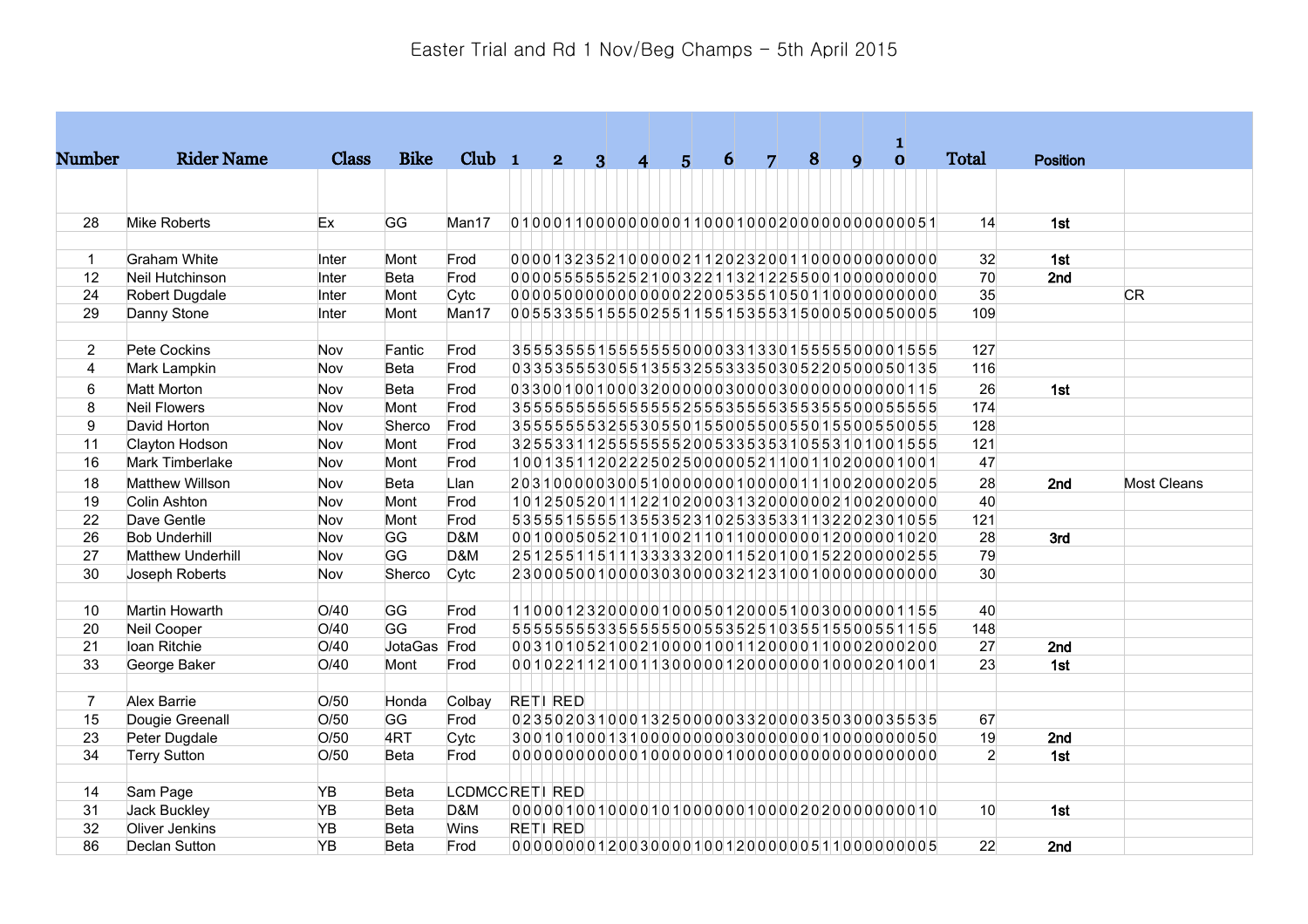|               |                        |              |             |             |                                           |                         |                |                |                |       |   |              | 1            |              |                 |  |
|---------------|------------------------|--------------|-------------|-------------|-------------------------------------------|-------------------------|----------------|----------------|----------------|-------|---|--------------|--------------|--------------|-----------------|--|
| <b>Number</b> | <b>Rider Name</b>      | <b>Class</b> | <b>Bike</b> | $Club$ 1    | 2 <sup>1</sup>                            | $\overline{\mathbf{3}}$ | $\overline{4}$ | 5 <sup>1</sup> | 6 <sup>1</sup> | $7 -$ | 8 | $\mathbf{Q}$ | $\mathbf{o}$ | <b>Total</b> | <b>Position</b> |  |
|               |                        |              |             |             |                                           |                         |                |                |                |       |   |              |              |              |                 |  |
|               |                        |              |             |             |                                           |                         |                |                |                |       |   |              |              |              |                 |  |
|               |                        |              |             |             |                                           |                         |                |                |                |       |   |              |              |              |                 |  |
| 77            | Tony Hitchinson        | AB           | Yam         | Wins        | 5535313552350100001053100000100200005553  |                         |                |                |                |       |   |              |              | 77           |                 |  |
| 78            | lan Page               | AB           | <b>Beta</b> | <b>LLDM</b> | 00001321100000000000000000001100000000300 |                         |                |                |                |       |   |              |              | 13           | 1st             |  |
| 79            | Frank Woods            | AB           | Sherco Frod |             | 0012355555550003000132212233523200010050  |                         |                |                |                |       |   |              |              | 81           |                 |  |
| 80            | Michael Horrocks       | <b>AB</b>    | GG          | Frod        | 513333322150000500500103500010000003501   |                         |                |                |                |       |   |              |              | 63           | 3rd             |  |
| 81            | <b>Richard Keeling</b> | AB           | Mont        | Frod        | 5055555555553205252055235555333500055555  |                         |                |                |                |       |   |              |              | 148          |                 |  |
| 82            | James Thomas           | AB           | Mont        | Llan        | 3533352532230101000031005500101300035555  |                         |                |                |                |       |   |              |              | 83           |                 |  |
| 83            | <b>Tony Duffield</b>   | AB           | Mont        | Macc        | RETI RED                                  |                         |                |                |                |       |   |              |              |              |                 |  |
| 84            | <b>Buzz Scott</b>      | AB           | <b>Beta</b> | Macc        | RETI RED                                  |                         |                |                |                |       |   |              |              |              |                 |  |
| 88            | Jim White              | AB           | GG          | Frod        | 1052553552512000000050101200511003005003  |                         |                |                |                |       |   |              |              | 68           |                 |  |
| 89            | David Molyneaux        | AB           | <b>Beta</b> | Frod        | 5033513130131210000000303010000100000000  |                         |                |                |                |       |   |              |              | 43           | 2nd             |  |
| 90            | Steve Westwood         | AB           | Yam         | Frod        | RETI RED                                  |                         |                |                |                |       |   |              |              |              |                 |  |
| 91            | Paul Naldrett          | AB           | GG          | Frod        | 5531050553350100000035010010101100125335  |                         |                |                |                |       |   |              |              | 73           |                 |  |
|               |                        |              |             |             |                                           |                         |                |                |                |       |   |              |              |              |                 |  |
|               |                        |              |             |             |                                           |                         |                |                |                |       |   |              |              |              |                 |  |
|               |                        |              |             |             |                                           |                         |                |                |                |       |   |              |              |              |                 |  |
|               |                        |              |             |             |                                           |                         |                |                |                |       |   |              |              |              |                 |  |
|               |                        |              |             |             |                                           |                         |                |                |                |       |   |              |              |              |                 |  |
|               |                        |              |             |             |                                           |                         |                |                |                |       |   |              |              |              |                 |  |
|               |                        |              |             |             |                                           |                         |                |                |                |       |   |              |              |              |                 |  |
|               |                        |              |             |             |                                           |                         |                |                |                |       |   |              |              |              |                 |  |
|               |                        |              |             |             |                                           |                         |                |                |                |       |   |              |              |              |                 |  |
|               |                        |              |             |             |                                           |                         |                |                |                |       |   |              |              |              |                 |  |
|               |                        |              |             |             |                                           |                         |                |                |                |       |   |              |              |              |                 |  |
|               |                        |              |             |             |                                           |                         |                |                |                |       |   |              |              |              |                 |  |
|               |                        |              |             |             |                                           |                         |                |                |                |       |   |              |              |              |                 |  |
|               |                        |              |             |             |                                           |                         |                |                |                |       |   |              |              |              |                 |  |
|               |                        |              |             |             |                                           |                         |                |                |                |       |   |              |              |              |                 |  |
|               |                        |              |             |             |                                           |                         |                |                |                |       |   |              |              |              |                 |  |
|               |                        |              |             |             |                                           |                         |                |                |                |       |   |              |              |              |                 |  |
|               |                        |              |             |             |                                           |                         |                |                |                |       |   |              |              |              |                 |  |
|               |                        |              |             |             |                                           |                         |                |                |                |       |   |              |              |              |                 |  |
|               |                        |              |             |             |                                           |                         |                |                |                |       |   |              |              |              |                 |  |
|               |                        |              |             |             |                                           |                         |                |                |                |       |   |              |              |              |                 |  |
|               |                        |              |             |             |                                           |                         |                |                |                |       |   |              |              |              |                 |  |
|               |                        |              |             |             |                                           |                         |                |                |                |       |   |              |              |              |                 |  |
|               |                        |              |             |             |                                           |                         |                |                |                |       |   |              |              |              |                 |  |